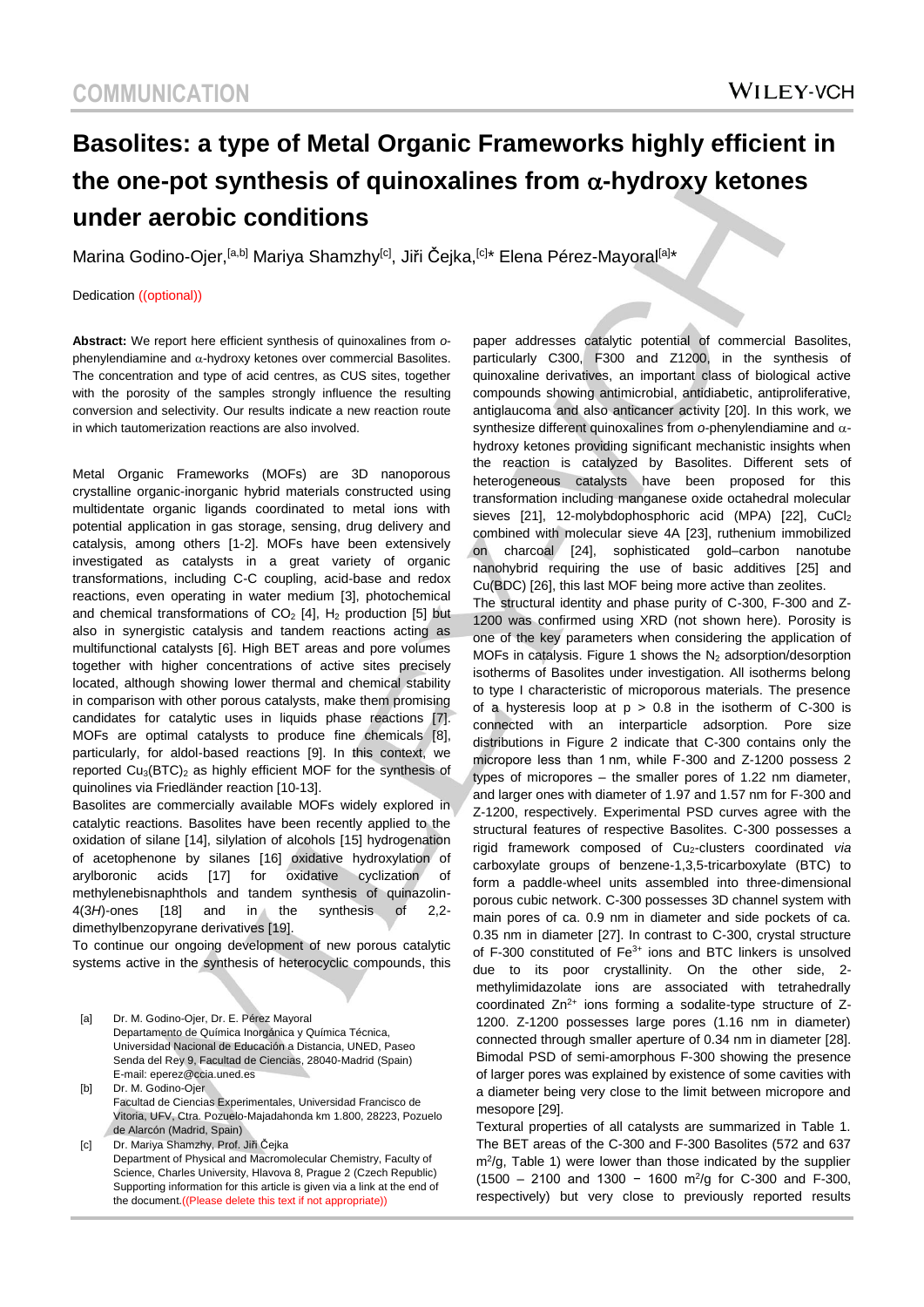[30,31]. The BET area (1580  $m^2/g$ ) and micropore volume (0.64  $\text{cm}^3/\text{g}$ ) values of Z-1200 fit well with the predictions based on its single crystal structure [32]. The textural characteristics of Z-1200 apparently surpass the values found for F-300 and C-300.

**Table 1.** Texture properties of samples under investigation.

| Sample               | <b>BET<sup>a</sup></b><br>(m²/g) | Vмь<br>$(cm^{3}/q)$ | $V_{\text{tot}}^{\text{c}}$<br>$(cm^{3}/q)$ | $D_M$ l <sup>d</sup><br>(nm) |
|----------------------|----------------------------------|---------------------|---------------------------------------------|------------------------------|
| <b>BASOLITE C300</b> | 572                              | 0.24                | 0.45                                        | 0.89                         |
| <b>BASOLITE F300</b> | 637                              | 0.26                | 0.30                                        | 1.22.1.96                    |
| BASOLITE Z1200       | 1580                             | 0.64                | 0.68                                        | 1.23.1.57                    |

[a] BET area (BET method,  $p/p_0 = 0.02 - 0.15$ ). [b] Micropore volume (DFT,  $N_2$  on oxide surfaces, cylindrical pores). [c] Total pore volume at  $p/p_0 = 0.99$ . [d] Average pore diameter (DFT,  $N_2$  on oxide surfaces, cylindrical pores)



**Figure 1.** Argon adsorption (●) / desorption (o) isotherms



**Figure 2.** Pore-size distribution calculated by DFT method.

The acidity of the Basolite samples was investigated by FTIR of adsorbed d<sub>3</sub>-acetonitrile (ACN). The IR spectra of activated MOF samples before and after ACN adsorption are shown in Figures 3-5. The spectra of activated C-300 and F-300 samples show a plenty of absorption bands below 1300  $cm^{-1}$  assigned to the vibrations of the BTC ligand, while the peaks in the range 1300 – 1700 cm<sup>-1</sup> are related to the carboxylate groups indicating the coordination of BTC to the metal sites [33]. Adsorption of ACN in C-300 (Figure 3) and F-300 (Figure 4) samples gave rise to the bands centered at ca. 2315-2289 cm<sup>-1</sup> assigned to  $v(C \equiv N)$ mode characteristic of the strength of interaction of ACN with coordinatively unsaturated sites (CUS) of MOFs. A higher frequency of ν (C≡N) in C-300 (2313 cm<sup>-1</sup>) *vs.* F-300 (2299 cm<sup>-</sup> <sup>1</sup>) reveals the higher strength of ACN interaction with CUS sites in C-300. For quantification of the concentrations of Lewis acid

sites in C-300 and F-300, ACN was introduced in calibrated aliquots at room temperature to measure the  $v(C \equiv N)$  molar extinction coefficient. The gradual adsorption of ACN resulted in a linear increase in the intensity of  $v(C \equiv N)$  band with a slope giving  $\epsilon$  = 2.22 cm/mmol. The concentration of CUS sites in C-300 and F-300 were found to be 0.8 and 0.5 mmol/g, respectively.

FTIR spectrum of Z-1200 Basolite shows characteristic absorption bands of vibrations of imidazole unit [34]. The bands in the spectral region of 900-1350  $cm^{-1}$  and 1350-1500  $cm^{-1}$ can be assigned to the in-plane ring bending and entire ring stretching vibrations, respectively. The absorption band at 1584  $cm^{-1}$  can be specifically attributed to C=N stretching vibrations. In addition to the framework bands, peaks at  $2400 - 2000$  cm<sup>-1</sup> were observed in the spectrum of Z-1200 activated at 150  $^{\circ}$ C, despite low intensities relative to the others. Vibrations of Z-1200 in 2200-2400 cm<sup>-1</sup> region hide the characteristic  $v$  (C≡N) bands (Figure 5), impeding assessment of the strength and concentration of acid sites.



**Figure 3.** IR spectra of C-300 before (*black spectrum*) and after adsorption (red spectrum) of d<sub>3</sub>-ACN: (A) Mid-IR region; (B) region of characteristic ν (C ≡N) vibrations.



**Figure 4.** IR spectra of F-300 before (*black spectrum*) and after adsorption (red spectrum) of d<sub>3</sub>-ACN: (A) Mid-IR region; (B) region of characteristic v (C ≡N) vibrations.

The investigated MOFs were tested in the reaction between *o*-phenylendiamine **1** and benzoin **2a**, in toluene, at 100 °C (Scheme 1).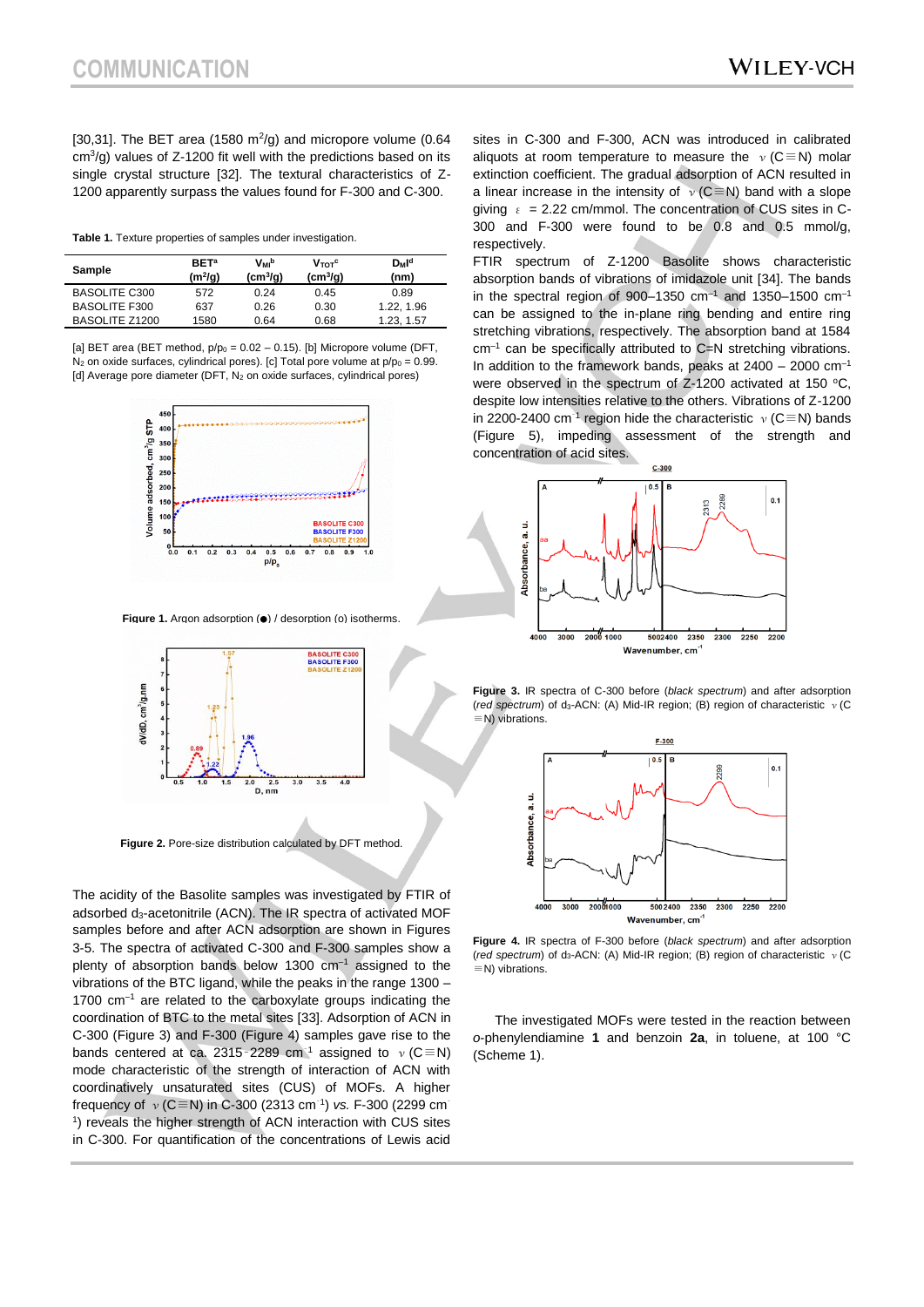

**Scheme 1.** Synthesis of quinoxalines from *o-phenylendiamine* 1 and  $\alpha$ hydroxy ketones **2**, in toluene, at 100 °C.



**Figure 5**. IR spectra of Z-1200 before (*black spectrum*) and after adsorption (*red spectrum*) of d3-acetonitrile: (A) Mid-IR region; (B) region of characteristic ν(C≡N) vibrations.

Some of the catalysts reported for this synthesis promote firstly the oxidation of the corresponding hydroxy ketone providing the benzyl derivative followed by condensation with the diamine. In this context, we firstly check the catalytic performance of the Basolites in the oxidation reaction of benzoin **2a** under the same experimental conditions (Scheme 2 and Figure 6).



**Scheme 2.** Oxidation of benzoin **2a** to benzyl **4** catalyzed by C-300, F-300 and Z-1200 Basolites under aerobic conditions.



**Figure 6.** Oxidation of benzoin **2a** to benzyl **4** catalyzed by C-300, F-300 and Z-1200 Basolites, in toluene, at 100 °C, under aerobic conditions.

While Z-1200 and F-300 promote the selective benzoin oxidation although in low yields, 50 and 40% respectively, after 4 h of the reaction time, C-300 barely catalyzed the reaction, the results being comparable to those obtained for the uncatalyzed process. In this regard, Cu-BTC and Fe-BTC have been recently reported in the oxidation of benzyl alcohol, in air flow using DMF as solvent, at 95 °C, yielding benzaldehyde with lower conversions values (Cu-BTC > Fe-BTC) but excellent selectivity (up to 99 %) [35]. In our case, the obtained results could be as consequence of the texture and porosity of the samples. All the explored Basolites are microporous samples, however they showed significant differences. C-300 showed the lower  $S<sub>BET</sub>$ , V<sub>MI</sub> and  $D_{ML}$  (Table 1). These parameters increase from C-300 to Z-1200 and correlate with the reactivity order (Figure 6). Visualizing the pore size distribution of Basolites (Figure 2), the larger BET area and  $V_{M1}$  in Z-1200 and F-300 could be the reason of the observed oxidation activity of bulky alcohols such as benzoin. It is important to stress that C-300 showed notably higher concentration of CUS than F-300, 0.8 vs. 0.5 mmol/g respectively, although it does not seem to influence the catalytic performance.

On the other side, all the investigated Basolites efficiently catalyzed the reaction between diamine **1** and benzyl **4** affording the corresponding quinoxaline **3a** with excellent yields (up to 88%) in only 15 min of the reaction time, even at room temperature, and using superior reactant amounts, observing the formation of the cyclic intermediate compound although in very low yields (4-12%) (Scheme 3).



**Scheme 3.** Synthesis of quinoxaline **3a** from *o*-phenylendiamine **1** and benzyl **4** catalyzed by basolites.

Having these results in mind, we carried out the reaction between *o*-phenylenediamine **1** and benzoin **2a** in the presence of C-300, F-300 and Z-1200 catalysts under the same experimental conditions (toluene, 100 °C) (Scheme 1). If the reaction between **1** and **2a** would occur through the common sequence: i) benzoin oxidation, ii) heterocyclization and iii) dehydration, the rate limiting step would be the first step consisting of the oxidation of benzoin **2a** to benzyl **4**. Figure 7 depicts the conversions of **1** vs time in the synthesis of quinoxaline **3a** from benzoin **2a** in the presence of the Basolites of our choice. All the samples led to higher conversions with respect to the blank experiment establishing the reactivity order as follow:  $F-300 > Z-1200 > C-300$ . Then, the high conversion values obtained in comparison with those observed for the aerobic oxidation of benzoin **2**a make us to suspect that the reaction for the synthesis of quinoxaline **3a** follows a different route.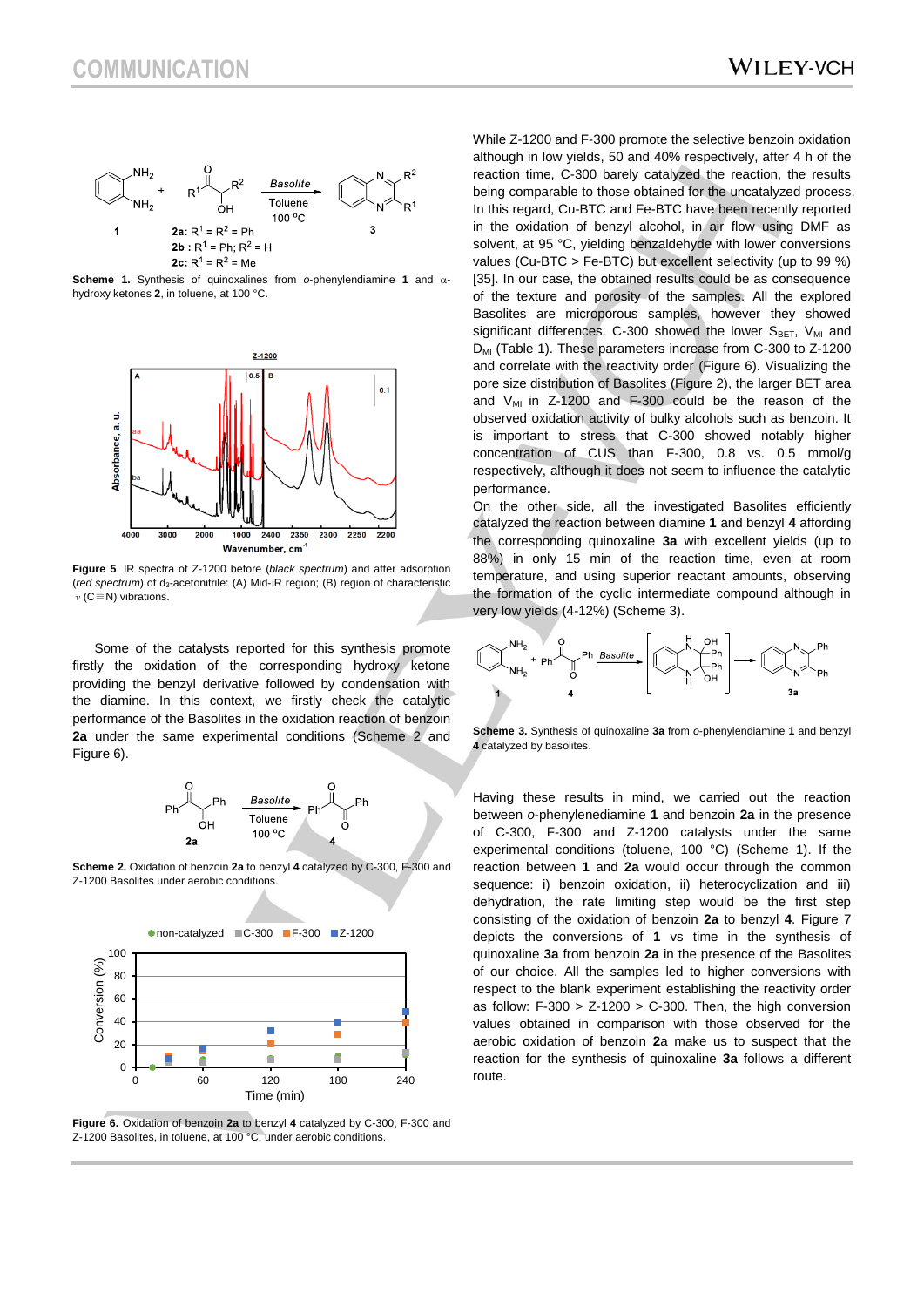

**Figure 7.** Conversions of **1** vs time in the synthesis of quinoxaline **3a** from *o*phenylendiamine 1 and  $\alpha$ -hydroxy ketone 2a, in toluene at 100 °C, in the presence of Basolites C-300, F-300 and Z-1200.

Figure 8 related to the selectivity to quinoxaline **3a** confirms that though the conversions of **1** in the absence of any catalyst are in a range of 40-50%, after 3 and 4 h of reaction time, the selectivity to **3a** was considerable lower, inferior to 20 and 40%, respectively (Figure 8). As it can be observed from Figure 8 the use of Basolites catalyzing this reaction notably increased the selectivity to **3a**. C-300, the less active sample, surprisingly resulted in the most selective catalyst affording quinoxaline **3a** with total selectivity. The analysis of the <sup>1</sup>H NMR spectra of the reaction crudes showed significant differences, which could contribute to clarify the reaction mechanism. While the reaction in the absence of any catalyst yielded a mixture of quinoxaline **3a** and the corresponding intermediate compound **A** (Scheme 4) [36], when using F-300 or Z-1200 catalysts, the formation of additional intermediates was observed. The presence of proton signals in the aromatic region at 8.2 ppm, almost overlapping the corresponding signals of aromatic protons in quinoxaline skeleton together the absence of aliphatic protons signals strongly suggests the formation of the intermediate **B** (Scheme 2) as indicated by MS experiments. Interestingly, the reaction in the presence of F-300 yielded traces of other additional intermediate which could be assigned to **D** due to the presence of symmetrical signals centered at 6.5 ppm.



**Figure 8.** Selectivity to **3a** in the synthesis of quinoxalines from ophenylendiamine **1** and  $\alpha$ -hydroxy ketone **2a**, in toluene at 100 °C, in the presence of basolites.

Scheme 4 shows also the other accepted mechanism reported for the investigated reaction consisting of the cascade reactions condensation-dehydration-cyclization and aromatization (Scheme 4, Path a) [37]. Our results then open the doors to consider other alternative reaction pathway for the formation of quinoxaline **1a** in the presence of Basolites probably following the Path b.



**Scheme 4.** Reaction mechanism for the synthesis of quinoxalines from *o*phenylendiamine **1** and  $\alpha$ -hydroxy ketones **2**, in toluene at 100 °C, in the presence of Basolites F-300 and Z-1200.

Considering these results, we can conclude that the synthesis of quinoxaline **3a** catalyzed by Basolites under study takes place through the cascade reactions preferentially following the imination, tautomerization, heterocyclization, dehydration and dehydrogenation reactions sequence, although the competitive pathway consisting of the benzoine oxidation-heterocyclizationdouble dehydration cannot be neglected. The observed reactivity depends on the concentration and nature of the acid sites on Basolites. Thus, the presence of higher concentration of Lewis acid sites in C-300 (0.8 mmol/g) yielded to quinoxaline **3a** in approximately 60% with total selectivity. In this case, the maintained yield with the time could be due to the strong interactions of quinoxaline with CUS sites through its N atoms. The absence of any intermediate compound when using C-300 confirms the hard Lewis acid character and high dehydrogenation capability compared to F-300 and Z-1200 catalysts. The selectivity order approximately at 60% of conversion is as follow:  $C-300 > Z-1200 > F-300$  (Figures 7 and 8). Textural parameters of the samples could also influence the catalytic performance in terms of conversion. F-300 and Z-1200 presenting the highest BET areas, micropore volumes and pore diammeters gave increased conversion values of **1**. We also investigated the reaction in the presence of different catalyst amounts over F-300 (Figure 9). It is noticeable that using lower catalyst amounts the conversion of **1** was 100%, after 2h of reaction time, selectivity to quinoxaline **3a** increasing with the amount of the catalyst as expected. However, while the reaction in the presence of the highest amount of F-300 yielded a mixture of quinoxaline **3a** and **B** in 79% and 21%, respectively, when using inferior catalyst amount it was observed the formation of quinoxaline **3a** and the acyclic intermediate **A** (Scheme 3). Then selectivity differences seem to be related with the concentration of the catalytic acid sites than the porosity of the samples.

We also explore the reaction for other carbonyl compounds **2b** and **2c** in the presence of F-300 catalyst. Thus, the reaction of diamine **1** and **2b** gave quinoxaline **3b** in 71% of yield after 2h of reaction time as unique reaction product. When using acetoin **2c** high conversion values of **1** were obtained (86 % after 3 h) but considerable decreased selectivity to **3c**. In this case, the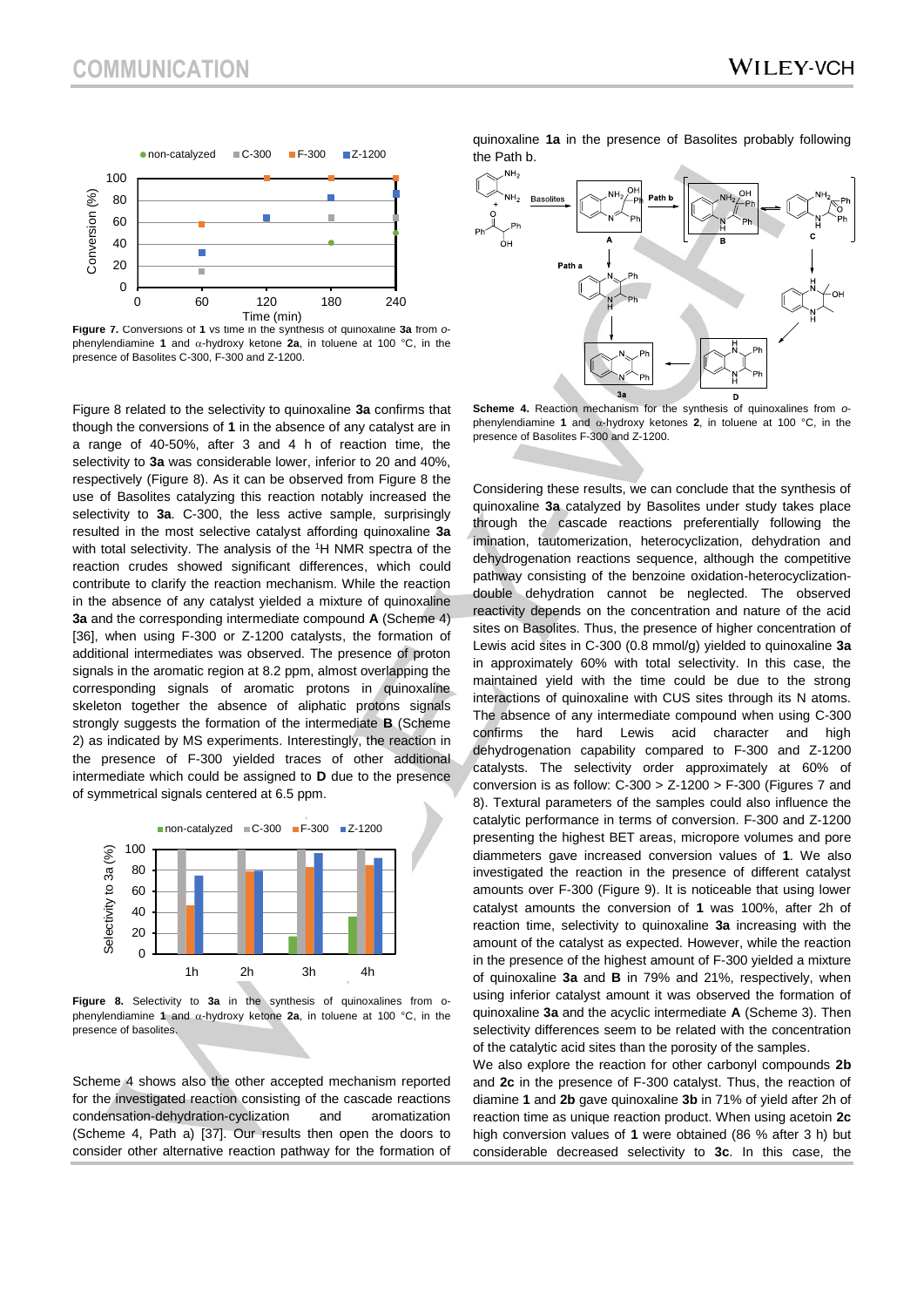formation of intermediate compounds **A** and **D** in 1:1 ratio was observed. The diminished selectivity is probably related to the steric effects by the presence of methyl groups.



**Figure 9.** Synthesis of quinoxaline  $3a$  from  $o$ -phenylendiamine 1 and  $\alpha$ hydroxy ketone **2a**, in toluene at 100 °C, catalyzed by F-300. Influence of the catalyst amount.

In summary, we report herein commercial available Basolites as efficient catalysts for one-pot synthesis of quinoxalines from αhydroxy ketones. The acid character in combination with the dehydrogenation capability and perhaps porosity of the samples seem to control the observed reactivity. Our results strongly suggest a new operative pathway for the transformation under study following imination, tautomerization, heterocyclization, dehydration and dehydrogenation reactions sequence.

### **Experimental Section**

#### **Characterization of the Basolites**

The phase purity of the catalyst was confirmed by X-ray powder diffraction (XRD) using a Bruker AXSD8 Advance diffractometer with a graphite monochromator, a position sensitive detector (Våntec-1) and CuKα (λ =1.54184 Å) radiation in Bragg–Brentano geometry at a scan rate of 0.25° (2θ) min−1 .

Adsorption isotherms of nitrogen at −196 °C (argon at −196/−186 °C) were recorded using an ASAP 2020 (Micromeritics) static volumetric apparatus. Prior to sorption measurement, the sample was degassed with a turbomolecular pump at 150 °C for 6 h. The specific surface area (BET) was evaluated by BET method [38] using adsorption data in the  $p/p_0$  range of 0.05–0.20. The volume of micropores (V<sub>MI</sub>) and microporesize distribution (D<sub>MI</sub>) were evaluated using the DFT method (N<sub>2</sub> adsorption on oxide surfaces with cylindrical pores).

The acidity of the samples was assessed using FTIR spectroscopy of adsorbed d<sub>3</sub>-acetonitrile (ACN). The samples were pressed into selfsupporting wafers with a density of  $8.0 - 12$  mg cm<sup>-2</sup> and activated in situ at T = 150 °C and p =  $5·10<sup>-5</sup>$  Torr for 6 h. ACN adsorption was carried out at ambient temperature for 30 min at a partial pressure of 5 Torr, followed by desorption for 20 min at the same temperature. Before adsorption ACN was degassed by freezing-pump-thaw cycles. All spectra were recorded using Nicolet 6700 spectrometer equipped with MCT/B detector with a resolution of 4 cm<sup>-1</sup> by collecting 128 scans for a single spectrum at room temperature. All the spectra were normalized to a wafer density of 10 mg cm $^{-2}$ .

#### **Catalytic performance**.

**Synthesis of quinoxalines.** In a typical experiment, a solution of *o*phenylendiamine **1** (0.5 mmol) and different  $\alpha$ -hydroxy ketones **2** (0.5 mmol) in toluene (5 mL) in a three-necked vessel, equipped with thermometer, was placed on a multiexperiment work station StarFish (Rad\*ley´s Discovery Technologies IUK). When the temperature reaches 100 °C, the corresponding basolite was added (50 mg) and the reaction mixture was maintained during the appropriated time. The samples were periodically taken at 15, 30, 60, 120, 180 and 240 min, diluted with dichloromethane (0.5 mL), and the catalyst was filtered off and the solvent evaporated in vacuo.

**Synthesis of benzyl.** The synthesis of the benzyl derived from benzoine **2a** was carried out by using the same experimental protocol mentioned above for the synthesis of quinoxalines, under aerobic conditions, but in absence of *o*-phenylendiamine.

The reaction was followed by TLC chromatography performed on DC-Aulofolien/Kieselgel 60 F<sub>245</sub> (Merk) using mixtures of CH<sub>2</sub>Cl<sub>2</sub>/EtOH 98:2 as eluent. Reaction products were characterized by <sup>1</sup>H NMR spectroscopy. NMR spectra were recorded by using a Bruker AVANCE DPX-300 spectrometer (300 MHz for <sup>1</sup>H). <sup>1</sup>H chemical shifts in [d<sub>6</sub>]DMSO are referenced to internal tetramethylsilane.

### **Acknowledgements**

This work has been supported in part by Spanish Ministry (project CTM2014-56668-R). J.Č. acknowledges the support of the Czech Science Foundation for the project EXPRO (19- 27551X).

**Keywords:** Basolites • Metal-Organic-Frameworks• Nanocatalysts • Fine Chemicals • Quinoxalines

- [1] D. Farrusseng, S. Aguado, C. Pinel, *Angew. Chem. Int. Ed.* **2009**, *48*, 7502-7513.
- [2] M. Almáši, V. Zeleňák, M. Opanasenko, J. Čejka, *Dalton Trans*, **2014**, *43*, 3730-3738.
- [3] A. Dhakshinamoorthy, A. M. Asiric, H. Garcia, *Chem. Commun.* **2014**, *50*, 12800-12814.
- [4] H. He, J. A. Perman, G. Zhu, S. Ma, *Small* **2016**, *12*, 6309-6324.
- [5] A. Rossin, G. Tuci, L. Luconi, G. Giambastiani, *ACS Catal.* **2017**, *7*, 5035-5045.
- [6] a) Y.-B. Huang, J. Liang, X.-S. Wang, R. Cao, *Chem. Soc. Rev.* **2017**, *46*, 126-157. b) M. Opanasenko. *Catal. Today* **2015**, *243*, 2–9.
- [7] J. Liang, Z. Liang, R. Zou, Y. Zhao, *Adv. Mater.* **2017**, 1701139.
- [8] a) N. Pal, A. Bhaumik, *RSC Adv.* **2015**, *5*, 24363-2439; b). A. Dhakshinamoorthy, M. Opanasenko, J. Cejka, H. Garcia, *Catal. Sci. Technol.* **2013**, *3*, 2509-2540.
- [9] A. Dhakshinamoorthy, M. Opanasenko, J. Cejka, H. Garcia, *Adv. Synth. Catal.* **2013**, *355*, 247-268.
- [10] E. Pérez-Mayoral, J. Cejka, *ChemCatChem* **2011**, *3*, 157-159.
- [11] E. Pérez-Mayoral, Z. Musilová, B. Gil, B. Marszalek, M. Polozij, P. Nachtigall, J. Cejka, *Dalton Trans.* **2012**, *41*, 4036-4044.
- [12] M. Polozij, E. Pérez-Mayoral, J. Cejka, J. Hermann, P. Nachtigall, *Catal. Today* **2013**, *204*, 101-107.
- [13] M. Godino-Ojer, A. J. López-Peinado, F. J. Maldonado-Hódar, and E. Pérez-Mayoral, *ChemCatChem* **2017**, *9*, 1422-1428.
- [14] N. Anbu, A. Dhakshinamoorthy, *Appl. Catal. A* **2017**, *544*, 145-153.
- [15] A. Dhakshinamoorthy, A. Santiago-Portillo, P. Concepcion, J. R. Herance, S. Navalon, M. Alvaro, H. Garcia, *Catal. Sci. Technol.* **2017**, **7**, 2445-2449.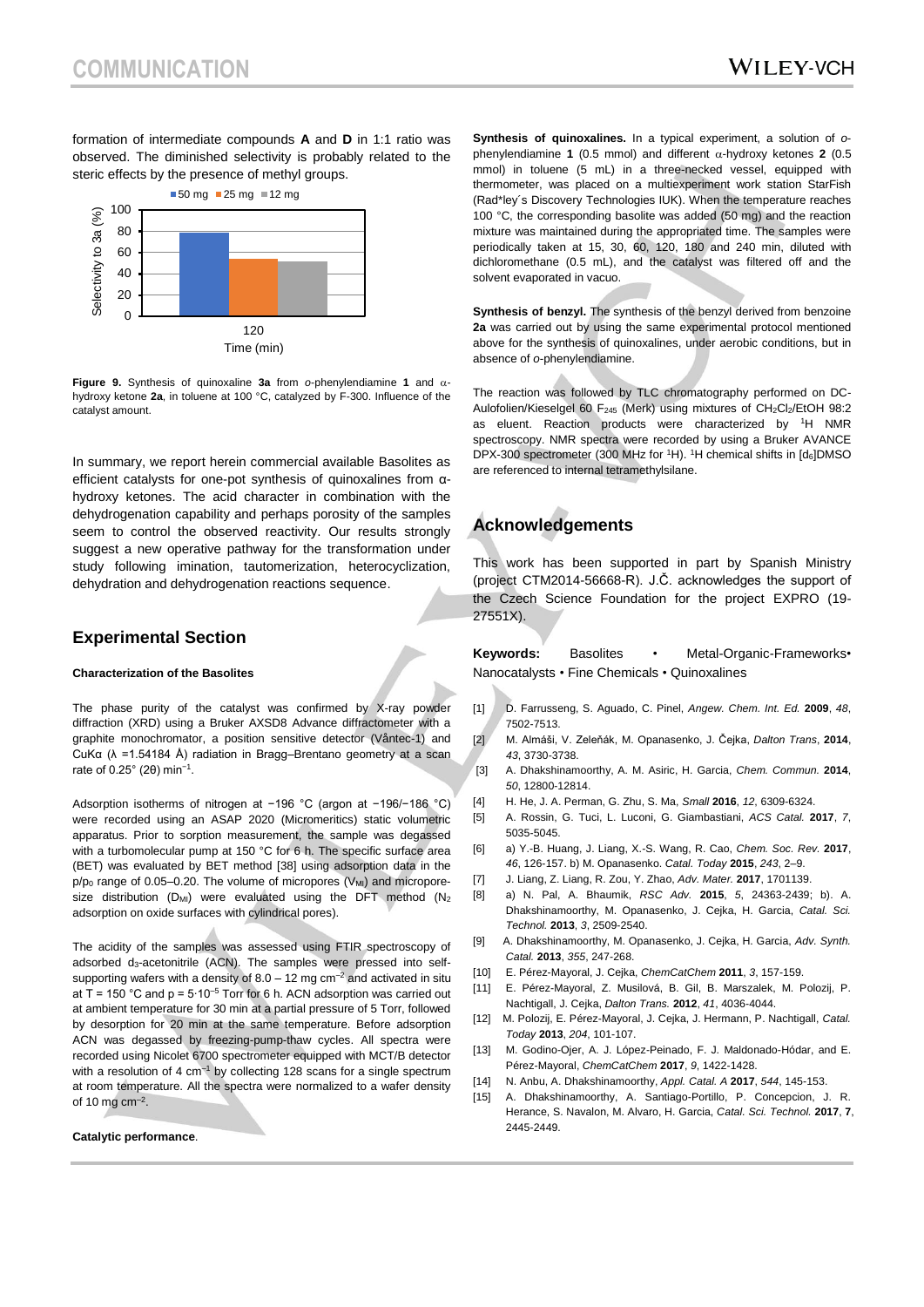- [16] A. Dhakshinamoorthy, M. Alvaro, H. Garcia, *Catal. Commun.* **2017**, *97*, 74-78.
- [17] A. Dhakshinamoorthy, A. M. Asiri, H. Garcia, *Tetrahedron* **2016**, *72*, 2895-2899.
- [18] A. R. Oveisi, A. Khorramabadi-zad, S. Daliran, *RSC Adv.* **2016**, *6*, 1136-1142.
- [19] M. V. Shamzhy, M. V. Opanasenko, H. Garcia, J. Cejka, *Micropor. Mesopor. Mat.* **2015**, *202*, 297-302.
- [20] P. S. Jadhavar, D. Kumar, P. Purohit, B. V. Pipaliya, In: Green Chemistry: Synthesis of Bioactive Heterocycles, A. Kumar, S. Bhagat, A. K. Chakraborti, K. L. Ameta, A. Dandia (eds.), Springer 2014
- [21] S. Sithambaram, Y. Ding, W.Li, X. Shen, F. Gaenzler, S. L. Sui, *Green Chem.* **2008**, *10*, 1029-1032.
- [22] K. T. Venkateswara Rao, P. S. Sai Prasad, N. Lingaiah, *J. Mol. Catal. A: Chem.* **2009**, *312*, 65-69.
- [23] C. S. Cho, W. X. Ren, *J. Organomet. Chem.* **2009**, *694*, 3215-3217.
- [24] A.V. Kumar, V.P. Reddy, K.R. Rao, *Synlett* **2010**, *17*, 2571-2574.
- [25] N. Shah, E. Gravel, D. V. Jawale, E. Doris, I. N. N. Namboothiri, *ChemCatChem* **2015**, *7*, 57-61.
- [26] G. H. Dang, Y. T. H. Vu, Q. A. Dong, D. T. Le, T. Truong, N. T. S. Phan, *Appl. Catal. A* **2015**, *491*, 189-195.
- [27] a) S. S. Y. Chui, S.M.F. Lo, J. P. H. Charmant, A. G. Orpen, I. D. Williams, *Science* **1999**, *283*, 1148-1150.
- [28] K. S. Park, Z. Ni, A. P. Côté, J. Y. Choi, R. Huang, F. J. Uribe-Romo, H. K. Chae, M. O'Keeffe, O. M. Yaghi, *Proc. Natl. Acad. Sci. USA* **2006**, *103*, 10186–1019
- [29] M. Sanchez-Sanchez, I. de Asua, D. Ruano, K. Diaz, *Cryst. Growth Des.* **2015**, *15*, 4498−4506.
- [30] A. Dhakshinamoorthy, M. Alvaro, P. Horcajada, E. Gibson, M. Vishnuvarthan, A. Vimont, J. M. Grenèche, C. Serre, M. Daturi, H. Garcia, *ACS Catal.* **2012**, *2*, 2060−2065.
- [31] G. Majano, O. Ingold, M. Yulikov, G. Jeschke, J. Perez-Ramirez, *CrystEngComm* **2013**, *15*, 9885−9892.
- [32] E. L. First, C. A. Floudas, *Micropor. Mesopor. Mat.* **2013**, *165*, 32–39.
- [33] L. Ge, W. Zhou, V. Rudolpha, Z. Zhu*, J. Mater. Chem. A* **2013**, *1*, 6350- 6358.
- [34] a) E. M. Banach, H. A. Stil, H. Geerlings, *J. Mater. Chem.* **2012**, *22*, 324–327; b) Y. Hu, H. Kazemian, S. Rohani, Y. Huang, Y. Song, *Chem. Commun.* **2011**, *47*, 12694–12696.
- [35] L. Penga, S. Wua, X. Yanga, Jing Hua, X. Fua, M. Lia, L. Baia, Q. Huob, J. Guan, *New J. Chem.* **2017**, *41*, 2891-2894.
- [36] H. K. Kadam, S. Khan, R. A. Kunkalkar, S. G. Tilve, *Tetrahedron Lett.* **2013**, *54*, 1003-1007.
- [37] M. R. Islami, Z. Hassani, *Arkivoc.* **2008**, *xv*, 280–287.
- [38] S. Brunauer, P. H. Emmett, E. Teller, *J. Am. Chem. Soc*. **1938**, *60*, 309–319.